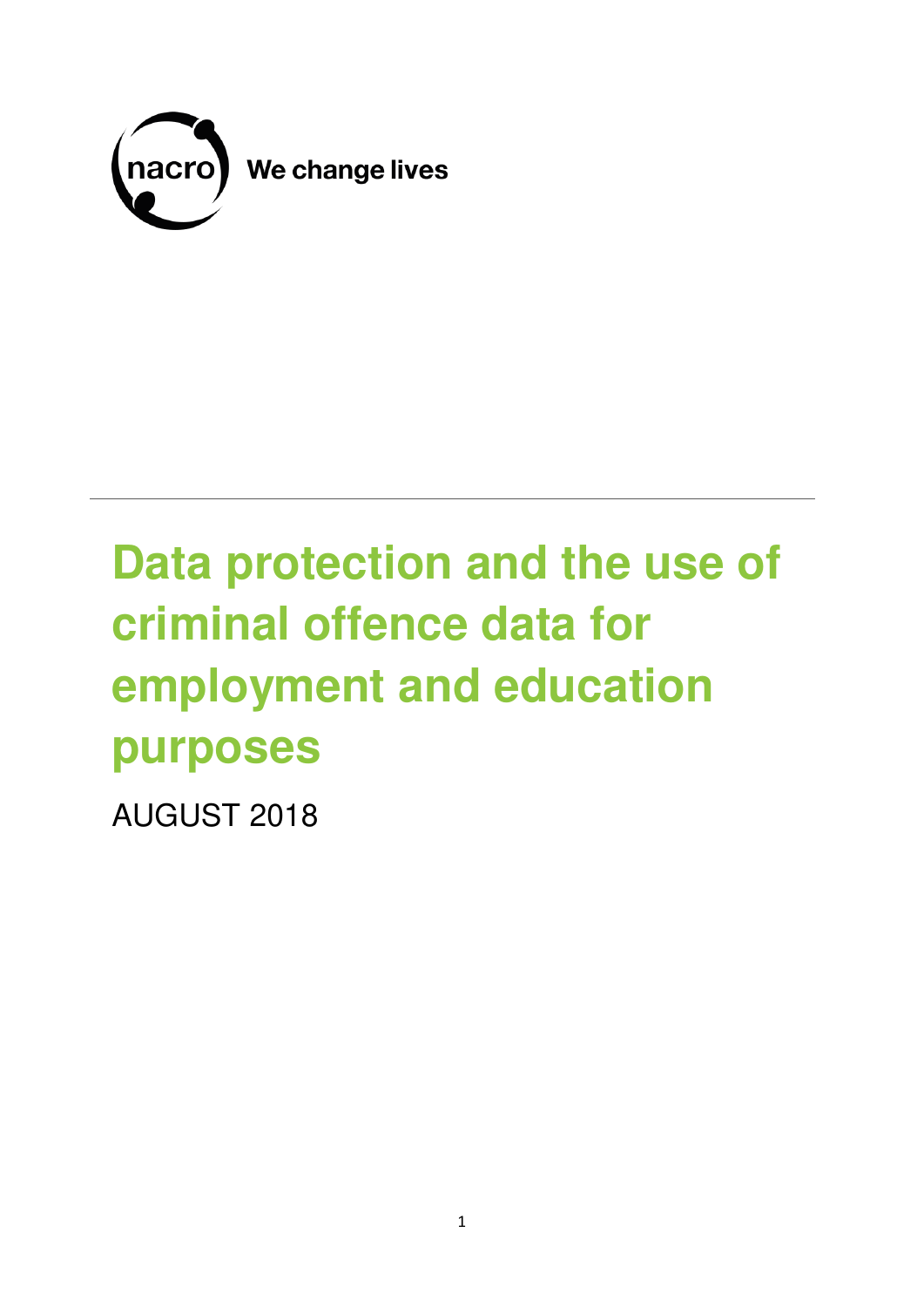

#### **PART ONE**

## **BAN THE BOX: DATA PROTECTION AND THE USE OF CRIMINAL OFFENCE DATA FOR EMPLOYMENT AND EDUCATION PURPOSES**

## **1. Background**

The [Rehabilitation of Offenders Act \(ROA\)](https://www.nacro.org.uk/wp-content/uploads/2018/07/Rehabilitation-of-Offenders-Act-1974-Guide-2018.pdf) allows most convictions and all cautions, reprimands and final warnings to be considered spent after a certain period. This period – known as the rehabilitation period – is determined by the sentence or disposal given, rather than by the type of offence. The ROA gives people with spent convictions, cautions, reprimands and final warnings the [legal right not to](https://www.nacro.org.uk/resettlement-advice-service/support-for-individuals/disclosing-criminal-records/disclosing-criminal-records-employers/)  [disclose them](https://www.nacro.org.uk/resettlement-advice-service/support-for-individuals/disclosing-criminal-records/disclosing-criminal-records-employers/) when applying for most jobs and courses.

Most jobs and courses are covered by the ROA, but some are [exempt.](https://www.gov.uk/government/publications/dbs-check-eligible-positions-guidance) If a person applies for a job or course that is exempt from the ROA, the organisation is entitled to request details of spent and unspent convictions, cautions, reprimands and final warnings that are not [protected.](https://www.nacro.org.uk/wp-content/uploads/2016/05/Practical-guidance-on-DBS-filtering_2016.pdf) It is then entitled to take this information into account when determining the person's suitability for the role.

[The Disclosure and Barring Service \(DBS\)](https://www.gov.uk/government/organisations/disclosure-and-barring-service) provides a verification service in the form of a certificate that discloses criminal offence data. The level and type of data eligible for disclosure is determined by the nature of the role or course applied for. For roles and courses that are covered by the ROA, a criminal conviction certificate or [basic check](https://www.gov.uk/government/publications/basic-checks) containing the prescribed details of all unspent criminal convictions is provided by the DBS on receipt of an application. An application for this certificate is made under [s.112 Police Act 1997.](https://www.legislation.gov.uk/ukpga/1997/50/section/112) An individual can apply for their own basic disclosure. An organisation that is registered with the DBS as a 'Responsible Organisation' can also apply.

For roles and courses that are exempt from the ROA, a criminal record certificate or DBS standard certificate disclosing spent and unspent convictions, cautions, reprimands and final warnings that are not [protected](https://www.nacro.org.uk/wp-content/uploads/2016/05/Practical-guidance-on-DBS-filtering_2016.pdf) can be obtained. An application is made under [s.113A Police Act 1997](https://www.legislation.gov.uk/ukpga/1997/50/section/113) and is restricted to organisations, known as 'Registered Bodies', that are registered with the DBS. Individuals cannot apply for a copy of their own DBS certificate. For certain roles and courses that are exempt from the [ROA,](https://www.gov.uk/government/publications/dbs-workforce-guidance) an application can be made under [s.113B Police Act 1997](https://www.legislation.gov.uk/ukpga/1997/50/section/115) for a DBS enhanced certificate which may, in addition to the information that is disclosed on DBS standard certificate, include other information that the police feel is 'relevant' to the role applied for. If the role or course involves working in 'regulated activity' with [adults](https://www.gov.uk/government/publications/new-disclosure-and-barring-services) or [children,](https://www.gov.uk/government/publications/keeping-children-safe-in-education--2) an additional check of the adults' and/or children's [barred list c](https://www.gov.uk/government/organisations/disclosure-and-barring-service/about#barring)an be conducted.

It is common practice for employers to ask all job applicants and volunteers to disclose criminal offence data as part of the recruitment process. Many organisations request this information at the job application stage. For roles that are covered by the ROA, the majority of organisations do not obtain basic checks to verify the criminal offence data that is provided to them by applicants, either during the recruitment process or after job offer. For roles that are exempt from the ROA, organisations generally obtain DBS standard or enhanced certificates for verification purposes after a provisional job offer has been made or the selected candidate has commenced employment.

The same applies to education providers, who very rarely conduct basic checks on prospective students. They can only lawfully undertake a DBS standard or enhanced check on prospective and existing students for courses that involve a voluntary or paid placement engaging in work that would be considered exempt from the ROA.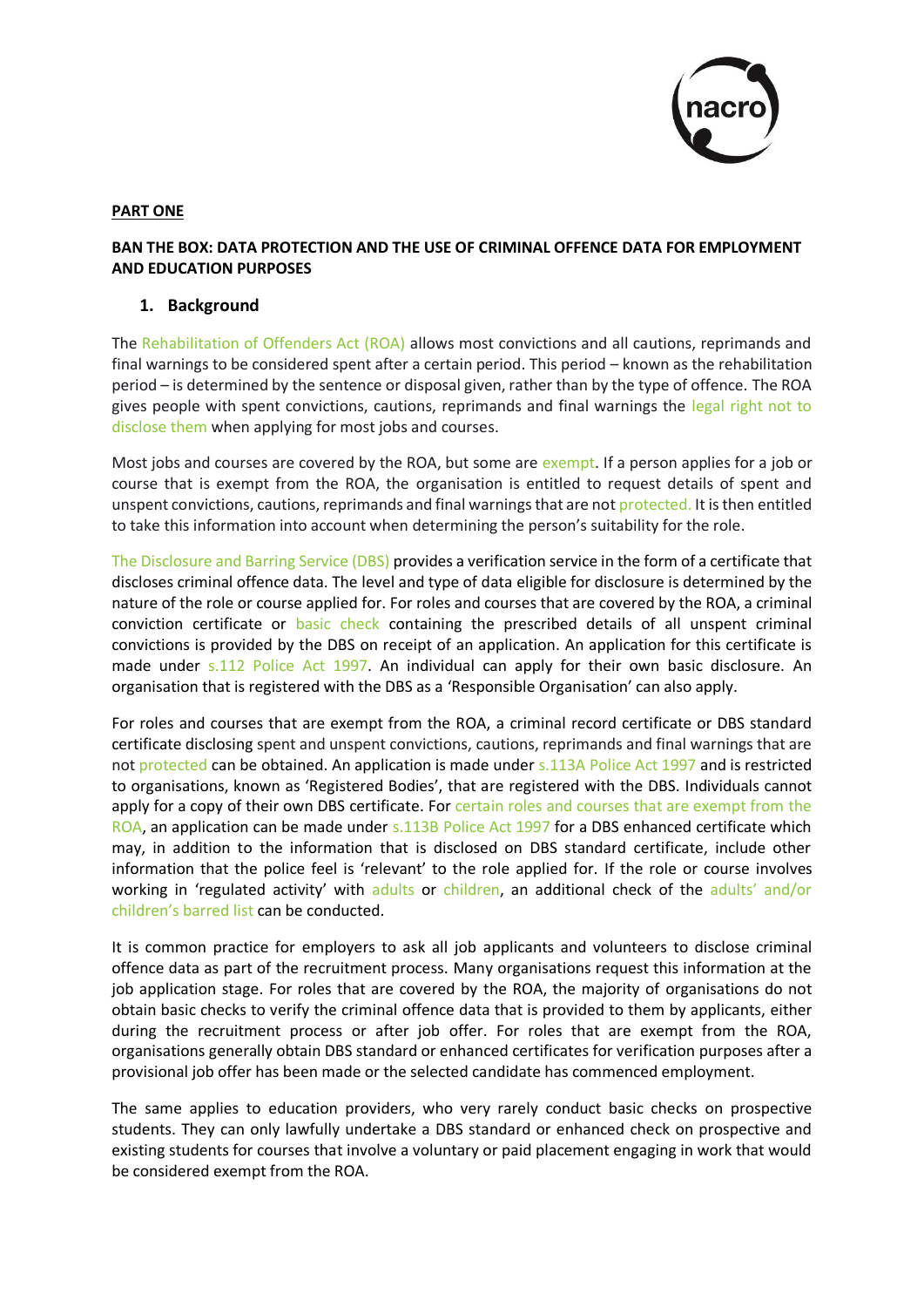

# **2. Data protection framework**

[The General Data Protection Regulation \(GDPR\) c](https://gdpr-info.eu/)ame into force on 25 May 2018. Simultaneously, the Data Protection Act 1998 (DPA 98) was replaced by the [Data Protection Act 2018 \(DPA 18\).](http://www.legislation.gov.uk/ukpga/2018/12/contents/enacted) 

Previously criminal offence data was categorised as [sensitive, personal data](http://www.legislation.gov.uk/ukpga/1998/29/section/2) that could only be processed if certain conditions were met.

The term 'processing' applies to a comprehensive range of activities. It includes the initial obtaining of personal information, the retention and use of it, access and disclosure and final disposal.

Under GDPR, in order to process personal data about criminal convictions or offences, an organisation must have both a [lawful basis](https://ico.org.uk/for-organisations/guide-to-the-general-data-protection-regulation-gdpr/lawful-basis-for-processing/) under Article 6 and either [legal authority or official authority](https://ico.org.uk/for-organisations/guide-to-the-general-data-protection-regulation-gdpr/lawful-basis-for-processing/criminal-offence-data/) for the processing under Article 10.

Article 10 applies to personal data relating to criminal convictions and offences, or related security measures. The concept of criminal offence data includes the type of data about criminal allegations, proceedings or convictions that would have been sensitive personal data under DPA 98.

In addition to having a lawful basis, an organisation must also satisfy one of the conditions found under [Parts 1, 2, 3, of Schedule 1, DPA 18](http://www.legislation.gov.uk/ukpga/2018/12/schedule/1/enacted) and comply with additional safeguards set out in the Act. Even if an organisation has a condition for processing offence data, they can only keep a comprehensive register of criminal convictions if they are doing so in an official capacity.

Finally, and most importantly, when processing, storing and retaining criminal offence data an organisation has a duty to comply with the [overarching principles](https://ico.org.uk/for-organisations/guide-to-the-general-data-protection-regulation-gdpr/principles/) of GDPR.

# **3. Data protection principles**

The principles under the new data protection framework are broadly similar to the principles found in the Data Protection Act 1998 (DPA 98).

Below is an interpretation of the seven overarching principles found under GDPR, when applied to criminal offence data.

#### **a. [Lawfulness, fairness and transparency](https://ico.org.uk/for-organisations/guide-to-the-general-data-protection-regulation-gdpr/principles/lawfulness-fairness-and-transparency/)**

An organisation must:

- Identify a 'lawful basis' for collecting and using criminal offence data
- Ensure that they do not do anything with the data in breach of any other laws
- Use this data in a way that is fair this means they must not process the data in a way that is unduly detrimental, unexpected or misleading to the individuals concerned
- Be clear, open and honest with people from the start about how they will use their data

#### **b. [Purpose limitation](https://ico.org.uk/for-organisations/guide-to-the-general-data-protection-regulation-gdpr/principles/purpose-limitation/)**

An organisation must:

Be clear about what their purposes for processing are from the start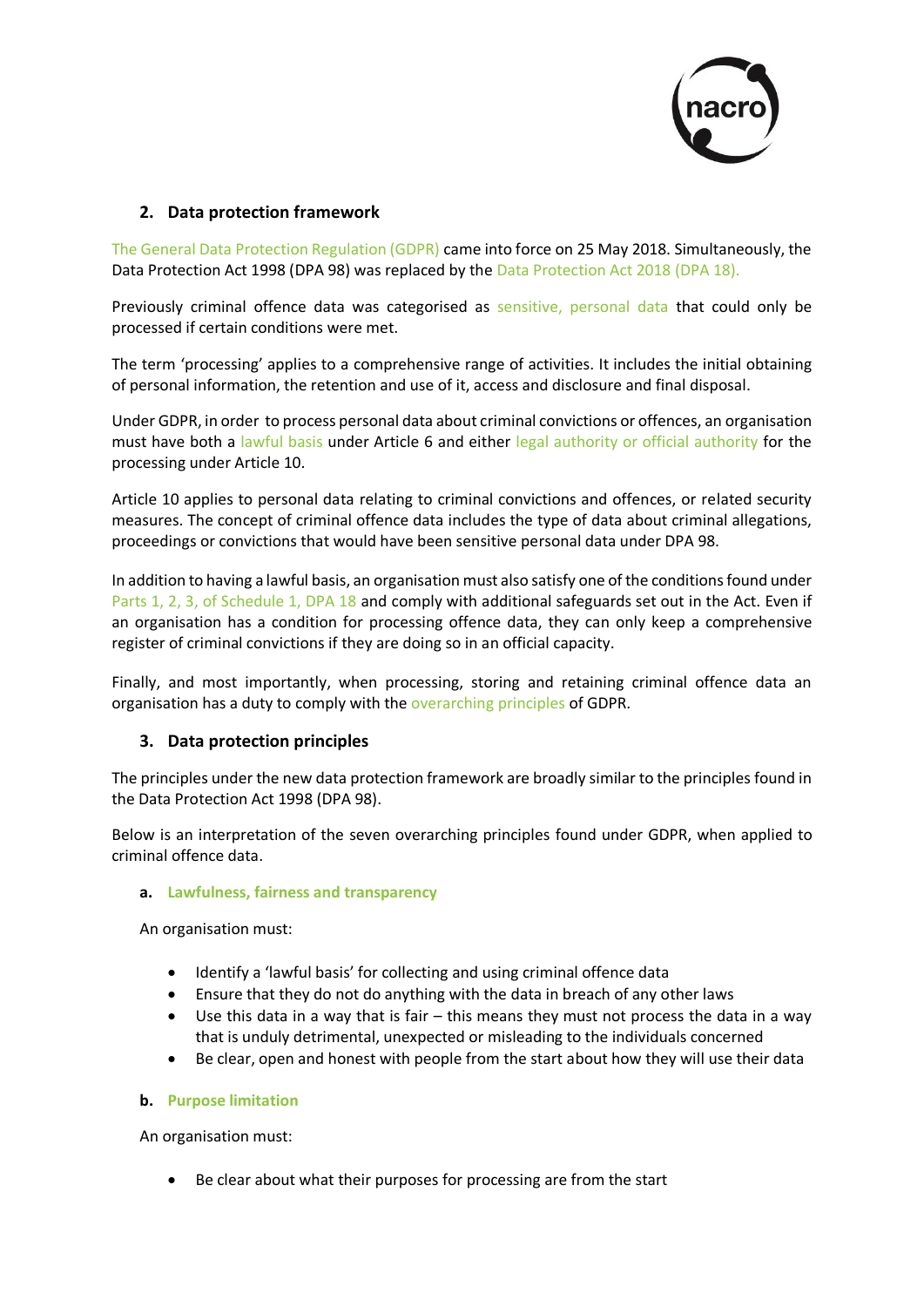

- Record their purposes for processing criminal offence data as part of their documentation obligations and specify them in their privacy information for individuals
- Only use the data for a new purpose if this is compatible with their original purpose, they get consent, or they have a clear basis in law.

This principle is closely linked to the principle of the fairness, lawfulness and transparency. Being clear about why they are processing criminal offence data will help organisations to ensure that their processing is fair, lawful and transparent. If they use this data for unfair, unlawful or 'invisible' reasons, it is likely to be a breach of both principles.

#### **c. [Data minimisation](https://ico.org.uk/for-organisations/guide-to-the-general-data-protection-regulation-gdpr/principles/data-minimisation/)**

An organisation must ensure that the personal data they are processing is:

- Adequate sufficient to properly fulfil their stated purpose
- Relevant has a rational link to that purpose, and
- Limited to what is necessary they do not hold more than they need for that purpose

For criminal offence data, it is particularly important for the organisation to make sure that they collect and retain only the minimum amount of information.

#### **d. [Accuracy](https://ico.org.uk/for-organisations/guide-to-the-general-data-protection-regulation-gdpr/principles/accuracy/)**

An organisation must:

- Take all reasonable steps to ensure that the criminal offence data they hold is not incorrect or misleading as to any matter of fact
- Keep the criminal offence data updated, although this will depend on what they are using it for
- Take reasonable steps to correct or erase incorrect or inaccurate criminal offence data as soon as possible
- Carefully consider any challenges to the accuracy of this data

#### **e. [Storage limitation](https://ico.org.uk/for-organisations/guide-to-the-general-data-protection-regulation-gdpr/principles/storage-limitation/)**

An organisation must:

- Not keep criminal offence data for longer than it is needed
- Be able to justify how long they keep criminal offence data for; this will depend on their purposes for holding the data
- Have a policy that sets out standard retention periods wherever possible, to comply with documentation requirements
- Periodically review the criminal offence data they hold to ensure that they are not in possession of spent or protected criminal offence data that is no longer relevant, or can not legally be taken into account for employment purposes, and erase it when they no longer need it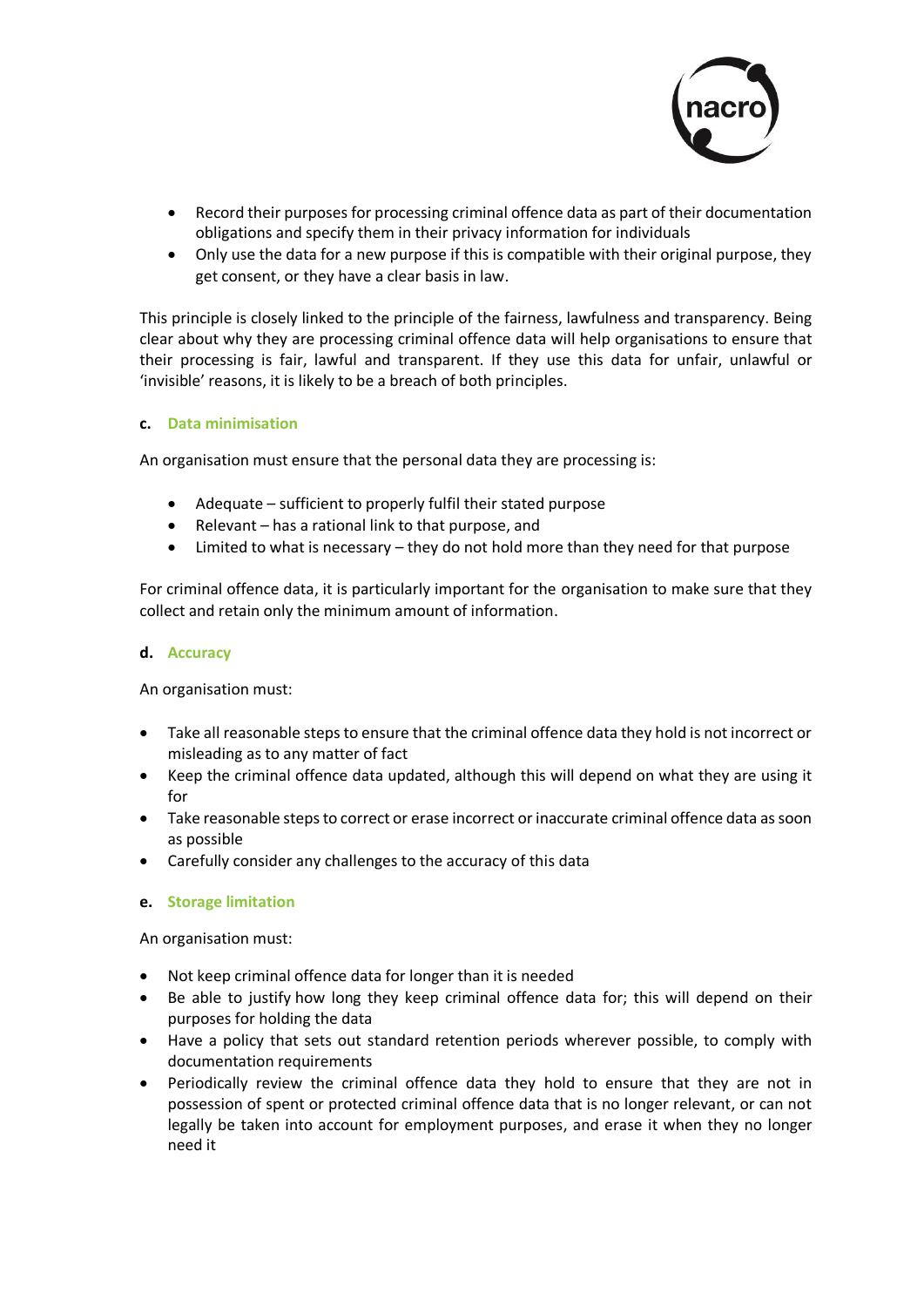

## **f. [Integrity and confidentiality \(security\)](https://ico.org.uk/for-organisations/guide-to-the-general-data-protection-regulation-gdpr/principles/integrity-and-confidentiality-security/)**

An organisation must ensure that they have appropriate security measures in place to protect the criminal offence data they hold.

#### **g. [Accountability](https://ico.org.uk/for-organisations/guide-to-the-general-data-protection-regulation-gdpr/accountability-and-governance/)**

The accountability principle requires organisations to take responsibility for what they do with criminal offence data and how they comply with the other principles.

Organisations are responsible for, and must be able to demonstrate, compliance with the other principles. Organisations need to be proactive about data protection and evidence the steps they take to meet their obligations and protect people's rights. Good practice tools that the Information Commissioner's Office (ICO) has championed for a long time, such as privacy impact assessments and privacy by design, are now formally recognised and legally required in some circumstances.

# **4. Lawful basis**

Under the GDPR, an organisation must have a valid lawful basis in order to process criminal offence data. There are [six available lawful bases](https://ico.org.uk/for-organisations/guide-to-the-general-data-protection-regulation-gdpr/lawful-basis-for-processing/) for processing. Most lawful bases require that processing is 'necessary'. If an organisation can reasonably achieve the same purpose without the processing, they won't have a lawful basis. The lawful basis must be determined prior to the processing and should be documented. The privacy notice should include the lawful basis for processing as well as the purposes of the processing.

The three bases that would appear most relevant for processing criminal offence data in an employment and education context are consent, public task and legitimate interests.

#### **a. [Consent](https://ico.org.uk/for-organisations/guide-to-the-general-data-protection-regulation-gdpr/lawful-basis-for-processing/consent/)**

When obtaining criminal offence data organisations should:

- Check their consent practices and their existing consents consents should be refreshed if they don't meet the GDPR standard
- Ensure a very clear and specific statement of consent is obtained in order for it to be considered explicit
- Keep their consent requests separate from other terms and conditions
- Be clear and concise
- Name any third-party controllers who will rely on the consent
- Make it easy for people to withdraw consent and tell them how
- Keep evidence of consent who, when, how, and what you told people
- Keep consent under review and refresh it if anything changes
- Avoid making consent to processing a precondition of a service
- Take extra care to show that consent is freely given, and should avoid over-reliance on consent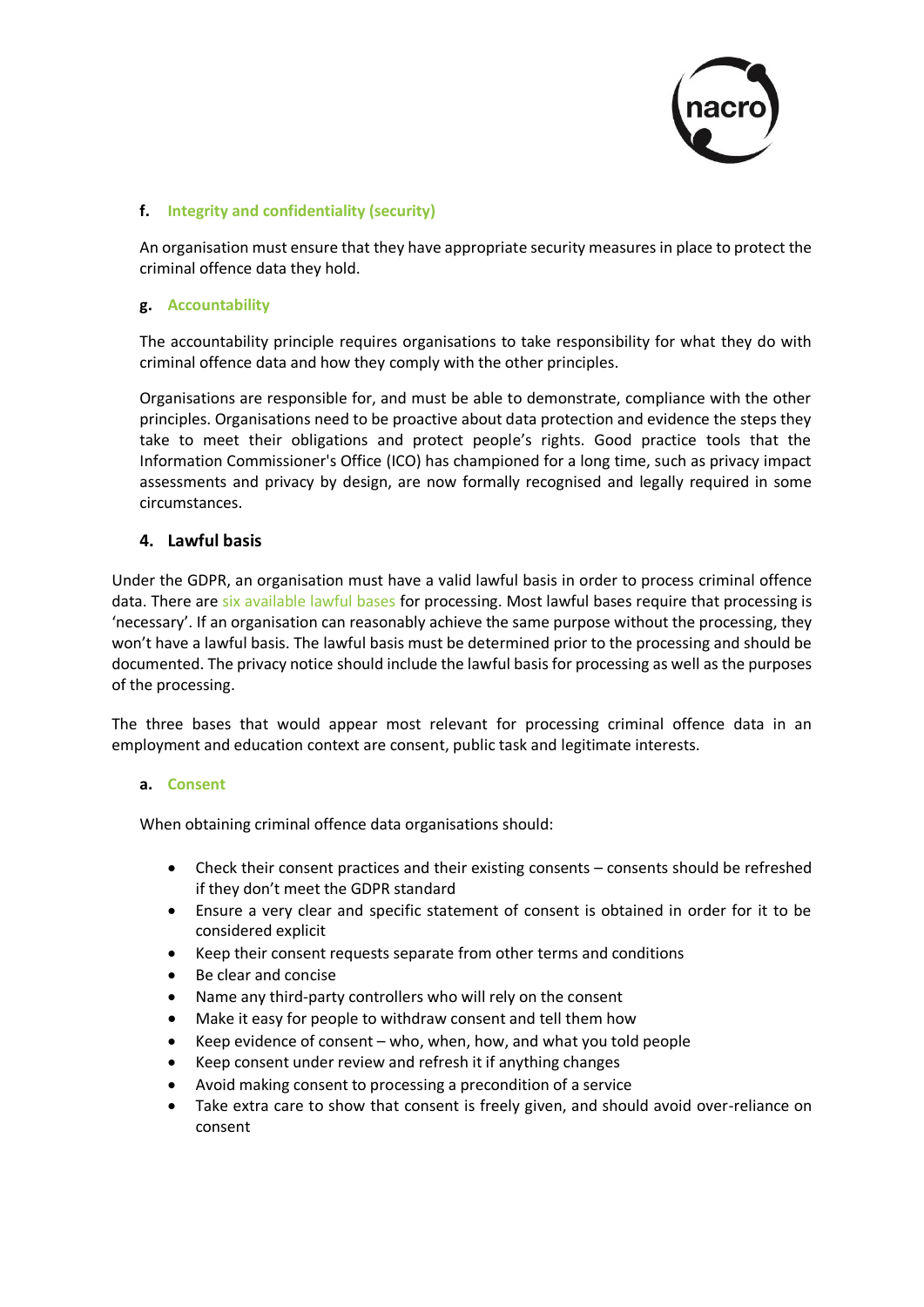

The GDPR sets a high standard for consent. Public authorities, employers and other organisations in a position of power may find it more difficult to show valid freely given consent when it comes to obtaining criminal offence data. Consent to process or retain the data may also be withdrawn by the individual at any time.

Organisations will therefore often be unable to rely on consent. If consent is difficult to show, organisations should look for a different lawful basis.

#### **b. [Public task](https://ico.org.uk/for-organisations/guide-to-the-general-data-protection-regulation-gdpr/lawful-basis-for-processing/public-task/)**

An organisation can rely on this lawful basis if they need to process personal data:

- i) 'In the exercise of official authority' this covers public functions and powers that are set out in law
- ii) To perform a specific task in the public interest that is set out in law

It is most relevant to public authorities, but it can apply to any organisation that exercises official authority or carries out tasks in the public interest defined by the Freedom of Information Act 2000 (FOIA), the Freedom of Information Act (Scotland) 2002 and any authority or body specified by the Secretary of State in regulations. However, such an authority or body will only be considered 'public' when performing a task carried out in the public interest or in the exercise of official authority vested in it.

#### **c. [Legitimate interests](https://ico.org.uk/for-organisations/guide-to-the-general-data-protection-regulation-gdpr/lawful-basis-for-processing/legitimate-interests/)**

An organisation can rely on this lawful basis to process criminal offence data if:

- It is likely to be most appropriate where the organisation uses criminal offence data in ways they would reasonably expect, and which have a minimal privacy impact, or where there is a compelling justification for the processing
- They take on the extra responsibility for considering and protecting people's rights and interests
- The processing is necessary. If the organisation can reasonably achieve the same result in another less intrusive way, legitimate interests will not apply

Legitimate interests is the most flexible lawful basis for processing and is probably the most appropriate basis for processing criminal offence data. Public authorities can only rely on legitimate interests if they are processing for a legitimate reason other than performing their tasks as a public authority.

Organisations relying on this basis must:

 Balance their interests against the individual's. If the individual would not reasonably expect the processing, or if it would cause unjustified harm, their interests are likely to override the legitimate interests of the organisation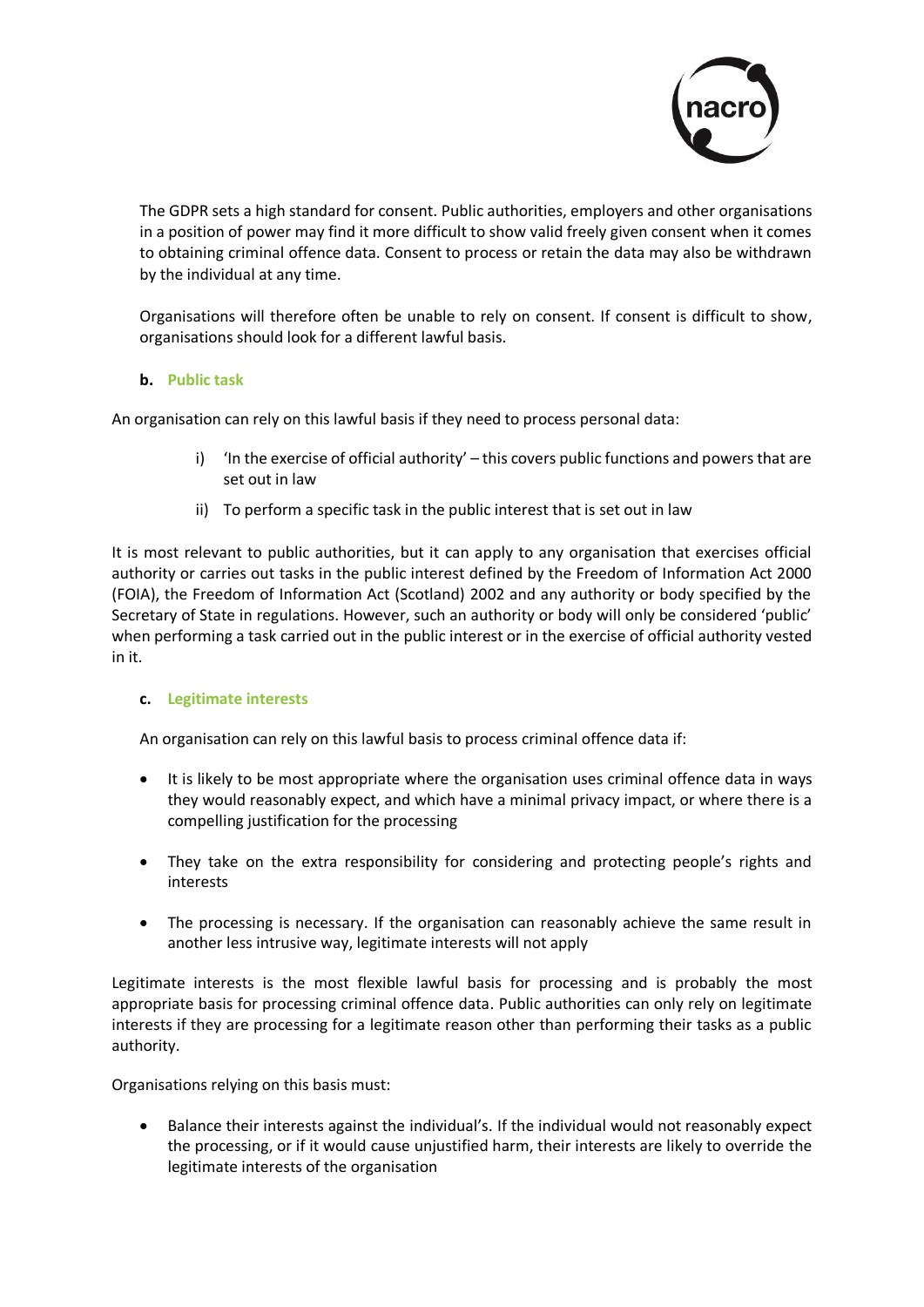

- Keep a record of the organisation's legitimate interests assessment (LIA) to help demonstrate compliance if required
- Include details of the organisation's legitimate interests in their privacy information
- Consider the following three stage test:
	- **i) Purpose test:** is the organisation pursuing a legitimate interest?
	- **ii) Necessity test:** is the processing necessary for that purpose?
	- **iii) Balancing test:** do the individual's interests override the legitimate interest?

# **5. Criminal offence data – additional conditions**

Once a lawful basis has been established, one of the conditions found under [Parts 1, 2, 3, of Schedule](http://www.legislation.gov.uk/ukpga/2018/12/schedule/1/enacted)  [1, DPA 18](http://www.legislation.gov.uk/ukpga/2018/12/schedule/1/enacted) must be met.

For employment purposes, including voluntary work, the most relevant condition appears to be the **Part 1(1) Employment, social security and social protection.** 

# *1(1) This condition is met if:*

(a) the processing is necessary for the purposes of performing or exercising obligations or rights which are imposed or conferred by law on the controller or the data subject *in connection with employment*, social security or social protection, and

(b) When the processing is carried out, the controller has an appropriate policy document in place (see paragraph 39 in Part 4 of this schedule).

For education purposes the conditions appear to be far more restrictive. Courses with a health and social care aspect that involve a placement may meet the **Health or social care condition 2 (2) d & e**.

*2(1) This condition is met if the processing is necessary for health or social care purposes. 2(2) In this paragraph "health or social care purposes" means the purposes of— (d) The provision of health care or treatment (e) The provision of social care* 

Additionally, s. 184 (6) DPA 18 provides a broad definition of employment, which means that any other courses that involve paid employment, voluntary placements or on-the-job training will be covered by the employment condition outlined above. However, education providers may find it difficult to find a condition under which they can require students of other courses to make criminal record declarations.

# **6. Ban the Box – general principles**

[Ban the Box](https://www.bitc.org.uk/programmes/ban-box/why-should-we-ban-box) is a campaign that aims to create a fair opportunity for people with convictions to compete for jobs based on their skills and experience. The campaign calls for employers to: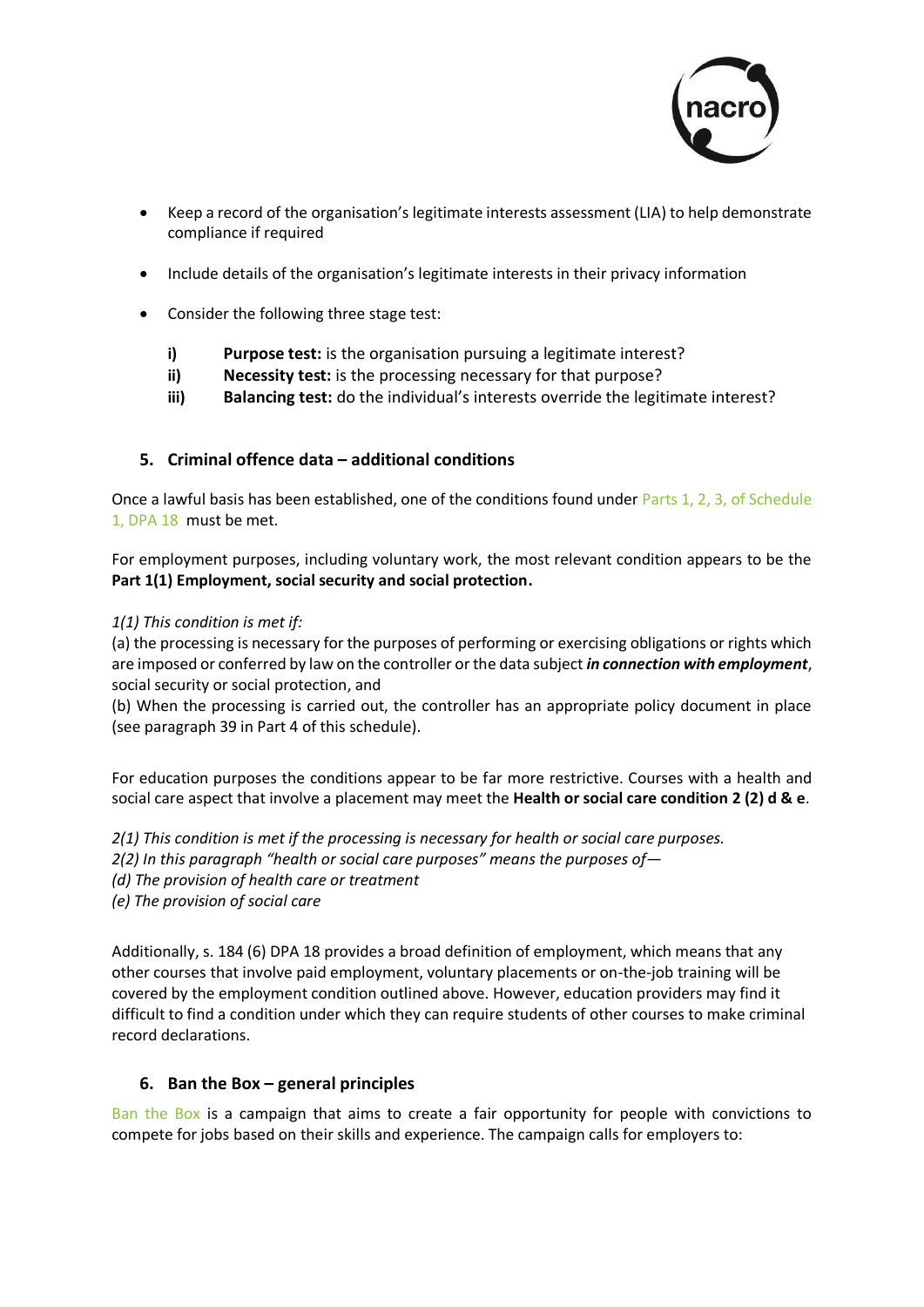

- Remove the default tick box asking about criminal records from job application forms and move the declaration of criminal offence data to a later, more relevant stage of the recruitment process
- Ensure applicants are considered first on their skills, experience and ability to do the job before asking about criminal records

The campaign is currently in its fifth year with more than 100 employers signed up. The problem with the tick box approach is:

- It provides no opportunity to contextualise, explain circumstances or show progress since conviction
- It can make it difficult for candidates to get past the initial sift; criminal record declaration can become short-hand for 'bad' employee
- The very people who need to get into work may deselect due to the tick box
- Employers are missing out on committed and motivated individuals who can address their skills shortages

Given the reinforcement of data protection principles by the introduction of GDPR and DPA 18 the question is: Is there a requirement for organisations to 'ban the box' in order to comply with the requirements of the new data protection legal framework?

# **7. Ban the Box and data protection**

Current employment and education practices where an individual is required to disclose criminal offence data at application stage may constitute a data protection breach for the following reasons:

# **a. Relying on consent as a lawful basis**

Organisations that rely on consent to process criminal offence data at application stage will struggle to demonstrate that consent for processing the information is freely given by applicants. Having a criminal declaration on an application form imposes a condition on the applicant; namely that they must provide the requested information in order for their application to be considered.

Under GDPR, consent for processing criminal offence data can be withdrawn at any stage. However, in practical terms, an individual is precluded from withdrawing their consent to complete a criminal record declaration form on an application as to do so in most, if not all, instances will result in their application being rejected.

# **b. No legitimate interest – failing to meet the three-stage test**

i) Purpose test: is the organisation pursuing a legitimate interest?

Organisations that require the disclosure of criminal offence data as part of the recruitment process, but who do not conduct any form of assessment of the criminal offence data that has been provided to them by a candidate and/or do not verify the information provided by way of a criminal record check, will struggle to demonstrate the purpose of requesting the information. Such an approach cannot be said to protect the organisation's interests in terms of safeguarding or complying with a legal or contractual obligation.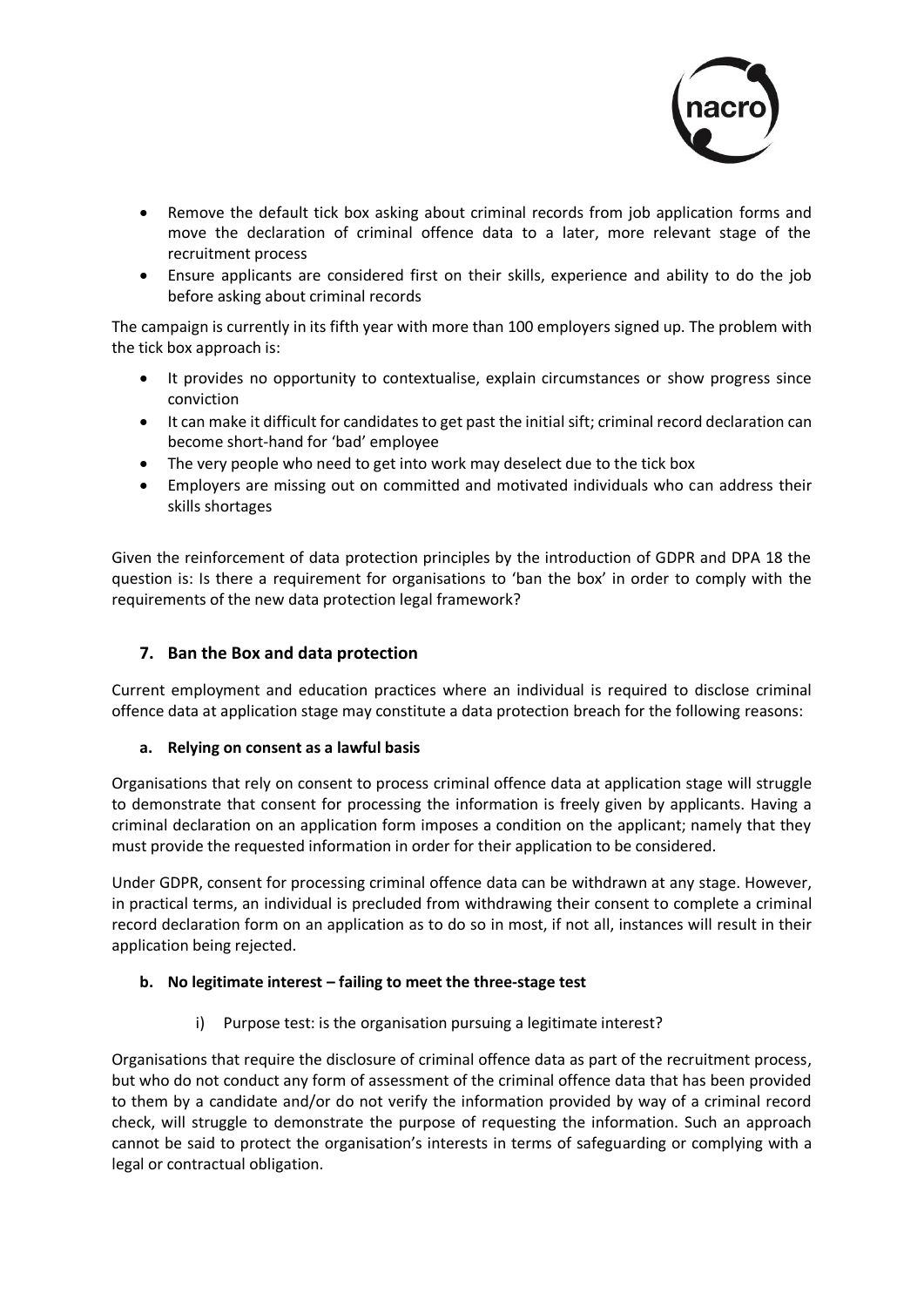

ii) Necessity test: is the processing necessary for that purpose?

For those organisations that can demonstrate a legitimate interest, requiring the disclosure of criminal offence data from individuals at the application stage is problematic as they are unlikely to verify the information until much later in the recruitment process. Therefore, criminal offence data obtained at this stage has little to no purpose with regards to protecting the organisation's interests e.g. safeguarding. Further, organisations rarely have a process in place at this stage of the recruitment process to assess the veracity of the criminal offence data and its relevance to the role.

It would not be practicable for most organisations to implement a criminal offence data assessment process and verification checks at application stage. Therefore, organisations will struggle to demonstrate that there is a **necessity** to obtain criminal offence data from all applicants at application stage.

iii) Balancing test: do the individual's interests override the legitimate interest?

It could be argued that in the absence of having an assessment and verification process at application stage, given the point raised above in respect of necessity, the interests of the applicants would override any legitimate interest the organisation may have as this would be limited in scope to those individuals that are being properly considered for the role. If the only criterion that is being assessed at application stage is skills, abilities and experience, disclosing criminal offence data would not provide any beneficial interest to the individual. If criminal offence data is being taken into account at application stage then this is likely to be for sifting purposes which could be considered discriminatory, adversely impacting the individual's interests.

- **c. Breach of data protection principles**
- Having no formal criminal offence data assessment process and verification at application stage, and taking that information into account when making an employment decision without demonstrating and explaining the rationale behind that decision, could be considered **unfair processing, lack of transparency and lack of purpose (Principles A and B)**
- Asking all applicants to disclose criminal offence data when that information cannot be verified and can only truly become relevant and useful at a later stage of the recruitment process could be considered **gathering too much data (Principle C)**

# **8. Data protection good practice**

The ICO's [Employment Practices Code](https://ico.org.uk/media/for-organisations/documents/1064/the_employment_practices_code.pdf) – although mainly relating to the principles contained with DPA 98 – can equally be applied to the principles introduced under GDPR and requirements of DPA 18. The guidance makes it clear that:

*'A balance must be struck between the legitimate expectations of workers that personal information about them will be handled properly and the legitimate interests of organisations in deciding how best, within the law, to run their own businesses.'*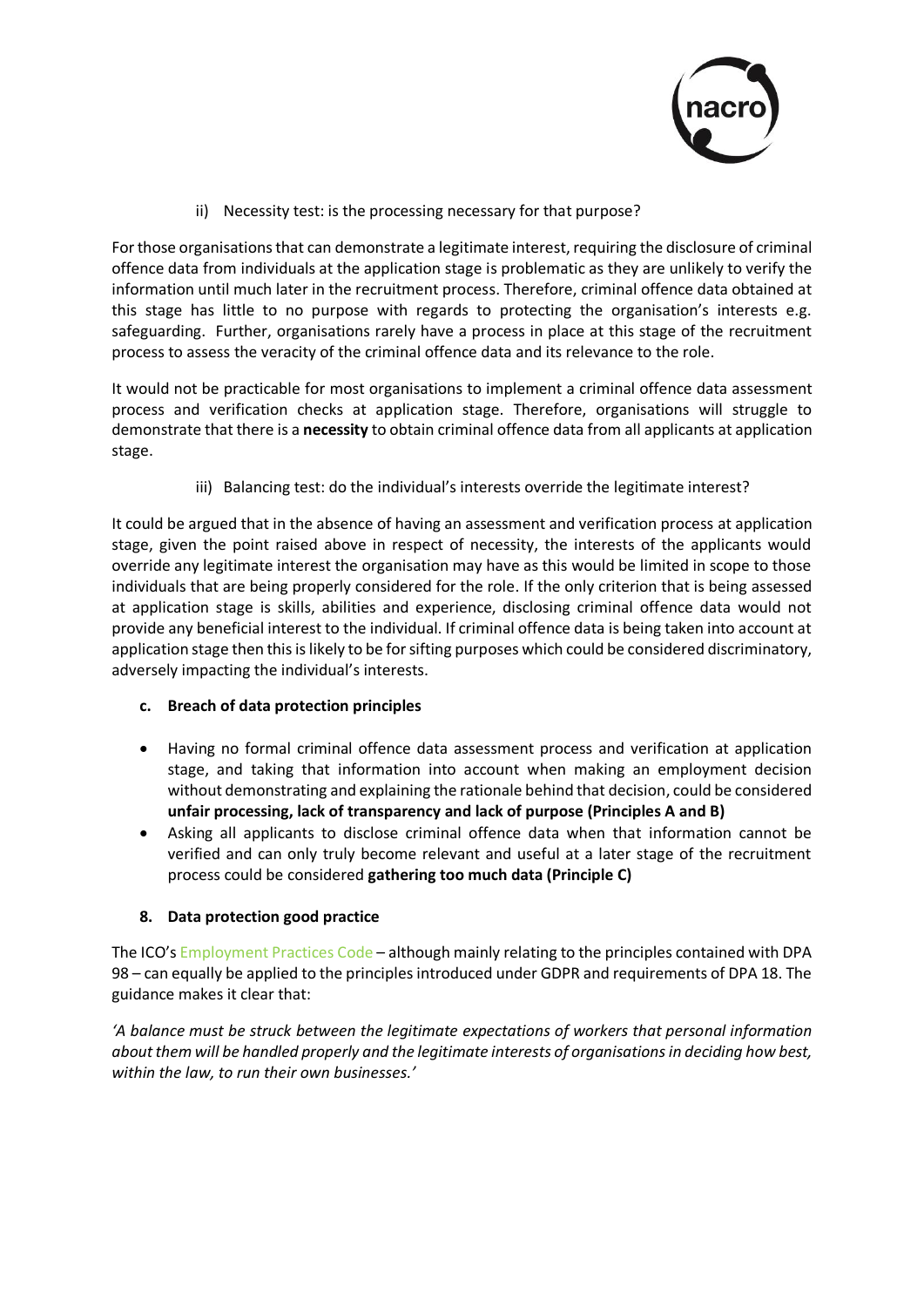

In order to comply with data protection and to strike this balance we would advise organisations to:

- Assess whether the collection of criminal offence data is relevant to the recruitment process
- Remove any questions about criminal records that do not have to be asked at the initial application stage
- Ensure that the purpose of collecting criminal offence data is explained on the application form or surrounding documentation
- Ensure that the purpose of collection satisfies one of the data protection conditions
- Where the need to protect the organisation's business, customers, clients or others warrants the collection and verification of details of an applicant's criminal convictions, organisations in England and Wales should use only a disclosure from the DBS for this verification; organisations based in Northern Ireland can obtain a disclosure from Access NI, while organisations in Scotland can obtain a disclosure from Disclosure Scotland
- Do not attempt to obtain criminal offence data by forcing an applicant to use his/her subject access right or from sources other than the DBS
- Confine the obtaining of a disclosure of criminal offence, as far as practicable, to shortlisted applicants or those you intend to appoint

# **PART TWO**

# **Is GDPR the game changer for Ban the Box?**

With UK unemployment at a record low, many of those who are currently unemployed and furthest away from the labour market are from disadvantaged groups [\(See Potential campaign\)](https://seepotential.campaign.gov.uk/).

At a time when employers across many sectors are competing to fill their skills gaps, we have both a societal and economic need for employers and recruiters to ensure that they remove all unnecessary barriers to filling their vacancies.

In light of the recent changes to data protection legislation (GDPR/DPA 2018), employers that require applicants to disclose their criminal record at the initial application stage should review their policies and processes to ensure they comply with GDPR requirements and are **fair to all candidates** regardless of their background. They need to minimise risks of discrimination by ensuring they do not have policies or practices that either explicitly or inadvertently put off otherwise suitable candidates with the right skills and abilities to do the job.

Nacro believes that the landmark changes to data protection legislation, together with the recent launch of the [MOJ education and employment strategy](https://assets.publishing.service.gov.uk/government/uploads/system/uploads/attachment_data/file/710406/education-and-employment-strategy-2018.pdf) and government plans to reform the Public [Services \(Social Value\) Act 2013](https://www.thirdsector.co.uk/minister-promises-extend-scope-social-value-act/policy-and-politics/article/1485898) – which will strengthen their commitment to awarding contracts based on social value, rather than just value for money – may be the final impetus needed for Ban the Box to be enshrined in law for all employers in the public and private sectors.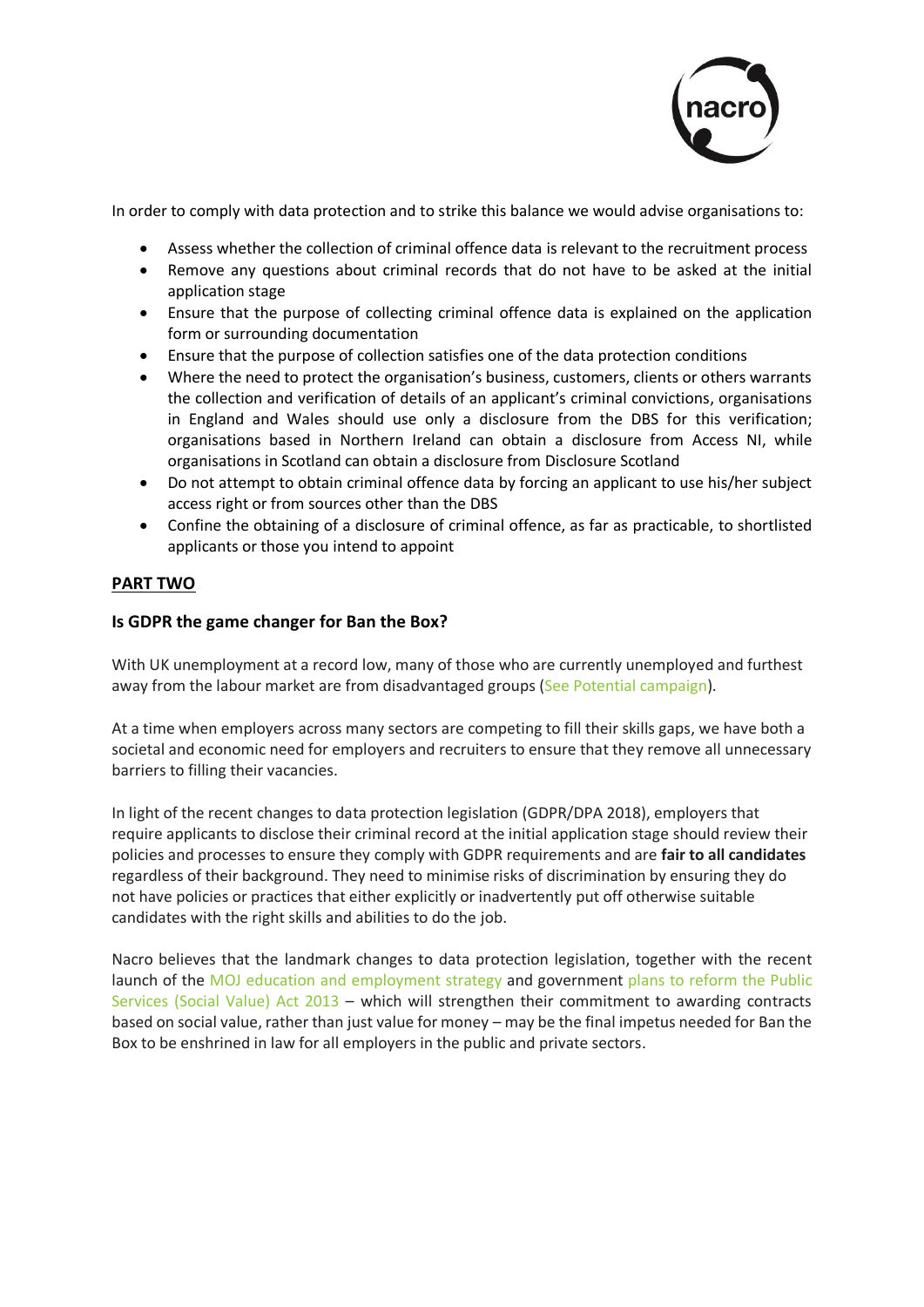

Consider the following example. This is a criminal record declaration used on an application form for a job in retail, but is typical of the type of criminal record declarations many organisations will have on their existing application forms:



- It could be argued that asking about criminal records in this instance does not pass the **necessity test** for collection of criminal record data required under GDPR/DPA 2018. The role itself is not subject to a criminal record check and relies entirely upon self-declaration. The employer cannot demonstrate that they have met the **purpose test** in this instance.
- Simply asking a Yes/No question or providing the candidate with a couple of lines to give full details about their criminal record does not give the candidate a **fair or adequate** opportunity to provide any level of useful detail to the employer that would enable them to make an informed, evidence-based assessment about their suitability for the role. The employer is unlikely to be in a position to demonstrate the rationale behind any decision to reject the candidate at this stage based on their criminal record, particularly when 11 million people in England and Wales have one.
- The question about the candidate's criminal record on this application form serves no **beneficial purpose** for either the employer or candidate. If used in the sifting process, it can result in the exclusion of suitable candidates as there is not an adequate opportunity for the candidate to provide any context in relation to their criminal record, the circumstances in their life that led to their offending behaviour, or to demonstrate how they have moved on from their past mistakes.
- During this initial sift of applications the employer does not have enough information to establish the relevance of any conviction disclosed by the candidate for the role applied for, so they cannot demonstrate that they have complied with GDPR **fairness requirements.** This leaves them at risk of facing claims of discrimination. They cannot demonstrate that they have considered the other risk assessment principles: nature and seriousness of offence(s), length of time since first and last offence, age at time of offending etc. Both GDPR and the DBS Code of [Practice](https://www.gov.uk/government/publications/dbs-code-of-practice) require an organisation to have a recruitment of ex-offenders policy considering these factors.
- It is unlikely that the employer has a system in place to determine or verify the accuracy of any conviction disclosed by the candidate for the role applied for. The candidate may have overdisclosed or under-disclosed.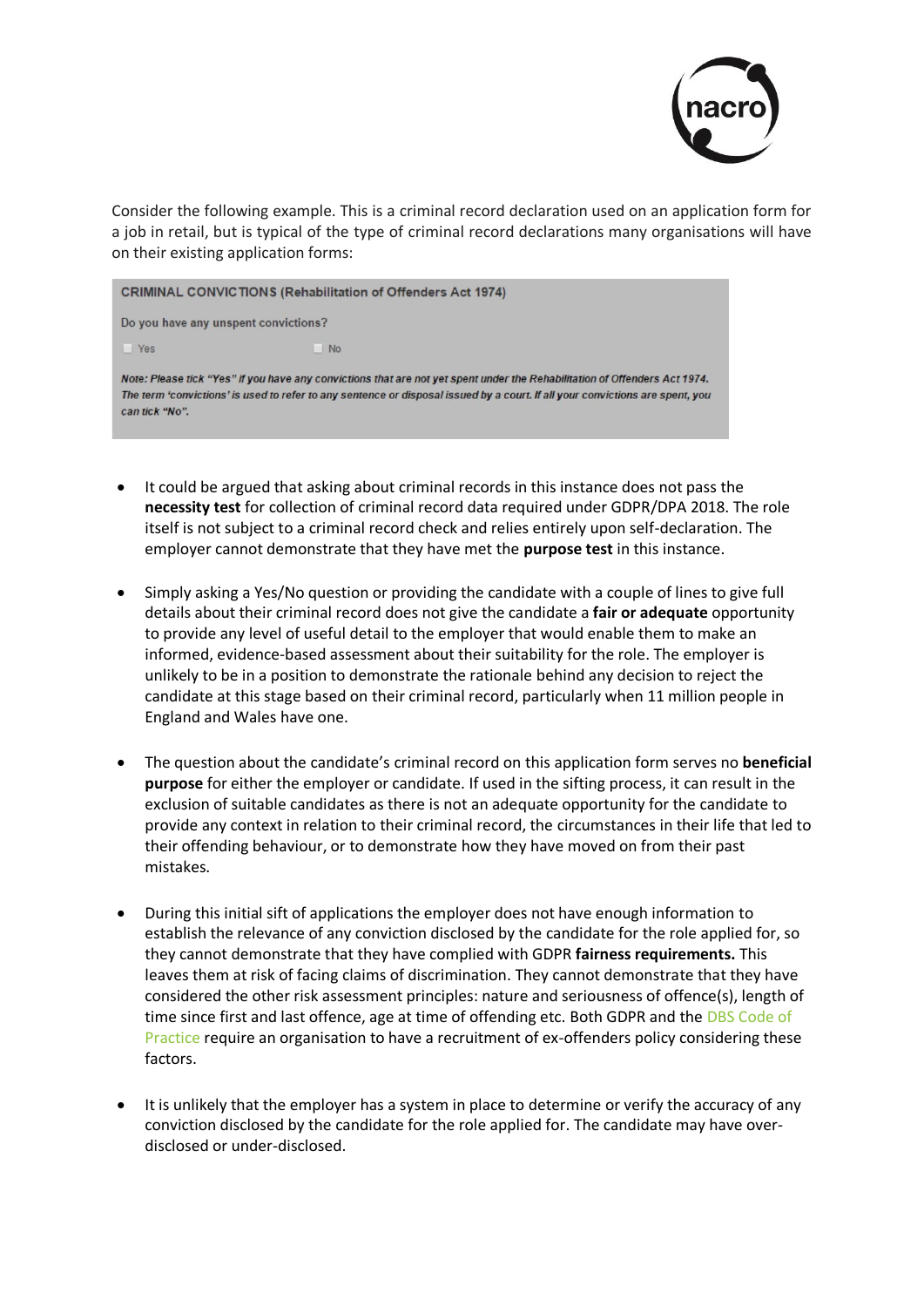

- The information contained on the application form is not adequately protected. It is considered sensitive information, yet it can potentially be viewed by any member of staff who is in receipt of the application form, anyone involved in the sifting or other aspects of the recruitment process and maybe even anyone who has access to staff files, if the person were to be recruited. It is **not transparent** how the employer will use this information within the recruitment process or that they will store it **securely and confidentially** should the candidate be recruited, as application forms might be stored for the length of the employment relationship (potentially without a review period in place). The employer in this instance is unlikely to be able to demonstrate that they are **handling the candidate's personal data properly.**
- Requiring this information at this stage can clearly be viewed as **intrusive and excessive**. Only a limited number of candidates will be shortlisted for interview. The application form should be designed in such a way that the candidate is able to provide sufficient information that demonstrates whether they have the necessary skills or qualifications to warrant moving forward to the next stage of the recruitment process, without requiring the disclosure of a criminal record that cannot be accurately verified at this stage.
- Following this, an employer asking about criminal records on the initial application could also be in breach of other laws and may be at risk of claims of indirect discrimination by a candidate who has the necessary skills and abilities for the role, but feels that they have been treated unfairly due to an arbitrary approach being applied to the declaration of their criminal record.
- It is well known that many people with criminal records come from disadvantaged backgrounds (See Potential Campaign). The Lammy Review an[d Freshfields'](https://www.bitc.org.uk/sites/default/files/employer_factsheet_race_inequality_in_the_criminal_justice_system_0.pdf) research highlighted that people from BAME backgrounds are disproportionately represented in the criminal justice system. Government statistics show that care leavers are also disproportionately represented.
- Recently, in the High Court, several women [successfully argued t](https://www.bbc.co.uk/news/uk-43261021)hat the disclosure of their convictions for being forced to work in the sex trade many years ago was disproportionate and a breach of their Article 8 Human Rights, the right to a private life.
- Ban the Box has gained momentum in parts of the public sector:
	- The Ministry of Justice's education and employment strategy includes implementing Ban the Box throughout the public sector, including across all local authorities
	- $-$  Bristol City Council is the first to publicly sign up as a [Ban the Box e](https://democracy.bristol.gov.uk/documents/s7469/4%20Ban%20the%20Box.pdf)mployer
	- The government has also developed a pilot entry route into the Civil Service for ex-offenders that Nacro has been involved with called Going Forward Into Employment (GFIE)
	- The Civil Service has banned the box across 97% of all roles. It would be hard for an employer in the example above to argue that their environment is more sensitive than government roles, particularly as they are relying upon self-declaration